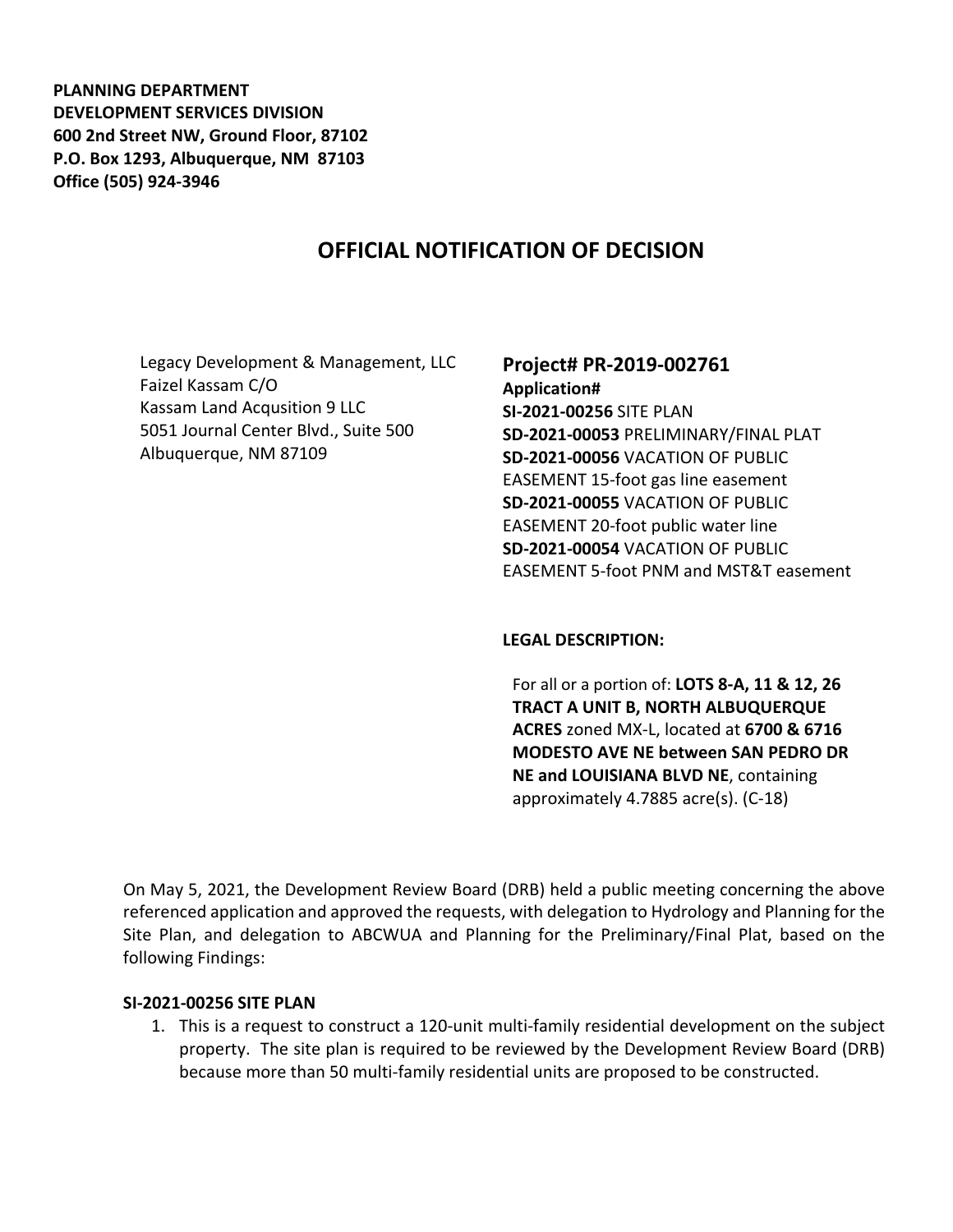# 1. Pursuant to 6-6(I)(3) Review and Decision Criteria An application for a Site Plan – DRB shall be approved if it meets all of the following criteria:

a. 6-6(I)(3)(a) *The Site Plan complies with all applicable provisions of this IDO, the DPM, other adopted City regulations, and any conditions specifically applied to development of the property in a prior permit or approval affecting the property.*

The landscaping, and building heights meet the IDO requirements, and a 10% deviation was approved for parking: 43,618 square feet of landscaping is proposed where 20,994 square feet is required, and the required landscape buffer adjacent to the R-1A-zoned single family detached dwellings along the eastern boundary of the site has been provided; the maximum building height of Building #1 is 27-feet, meeting the Neighborhood Edge requirement that any portion of a building within 100 feet of the nearest protected lot be a maximum height of 30-feet, and the remaining buildings are a maximum of 34-feet in height where the maximum height permitted is 38-feet. Regarding parking, a 10% Deviation was approved permitting 174 parking spaces where 180 parking spaces are required.

*b.* 6-6(I)(3)(b) *The City's existing infrastructure and public improvements, including but not limited to its street, trail, drainage, and sidewalk systems, have adequate capacity to serve the proposed development, and any burdens on those systems have been mitigated to the extent practicable.* 

The site has access to a full range of urban services including utilities, roads and emergency services. A traffic impact study is not required for this project because it does not meet the threshold for such a study per Transportation.

*c.* 6-6(I)(3)(c) *If the subject property is within an approved Master Development Plan, the Site Plan shall meet any relevant standards in the Master Development Plan in addition to any standards applicable in the zone district the subject property is in.*

The subject property is not located within an approved Master Development Plan, therefore this criterion does not apply.

- 2. An Infrastructure List was approved with this Site Plan. A recorded Infrastructure Improvements Agreement (IIA) must be submitted.
- 3. The proposed use is allowed within the MX-L zone district.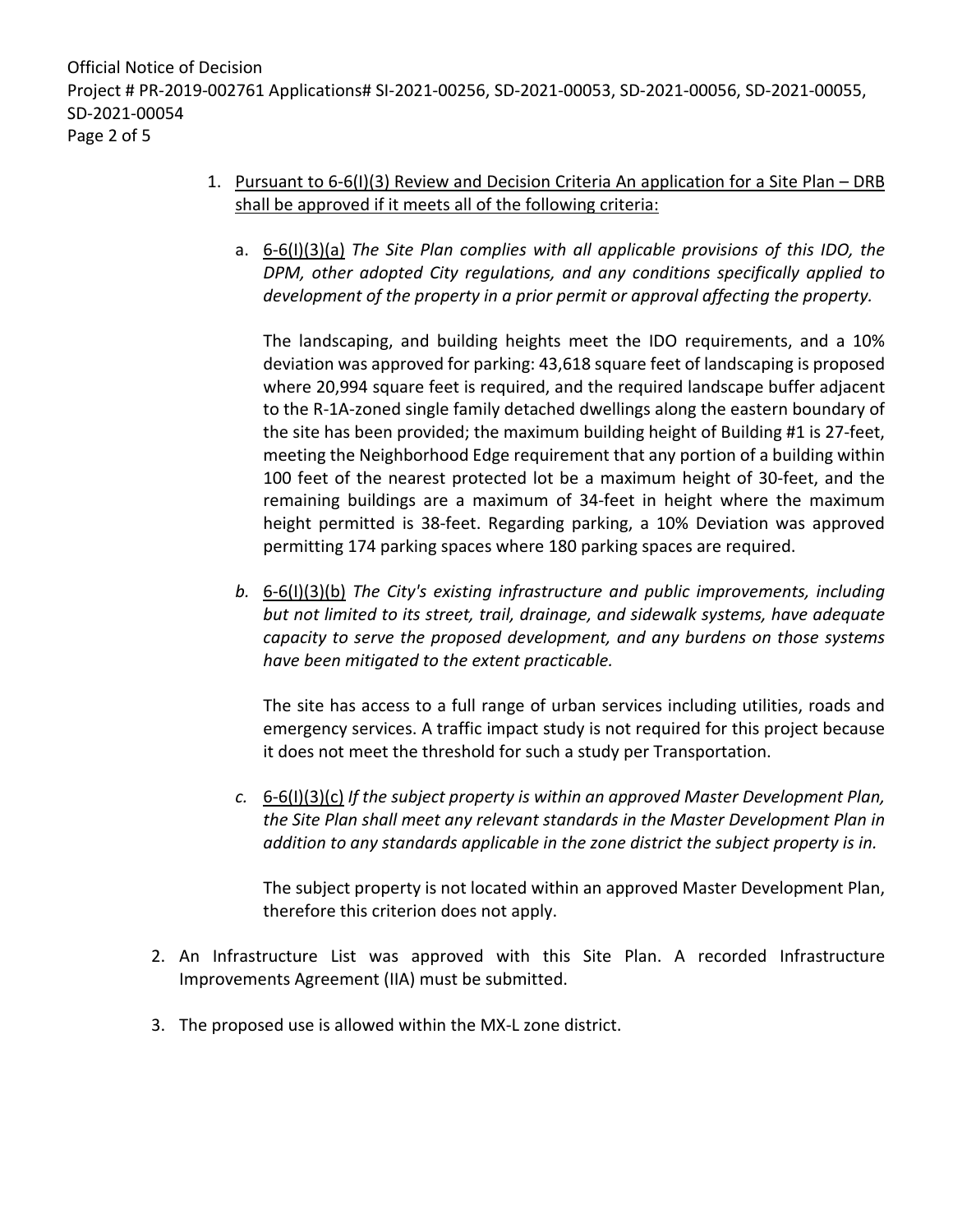Official Notice of Decision Project # PR-2019-002761 Applications# SI-2021-00256, SD-2021-00053, SD-2021-00056, SD-2021-00055, SD-2021-00054 Page 3 of 5

> 4. The Site Plan reduces the potential impact of the existing Solid Waste Transfer Facility on the proposed development by placing the western-most proposed multi-family residential building 18-feet, 11 inches from the western property boundary featuring the Solid Waste Transfer Center, adding keynote #35 which reflects the commitment to achieve a 50 STC rating to mitigate sound from the Solid Waste Transfer Center, adding additional and larger trees to the Landscape Plan along the western boundary of the site, constructing a proposed 8-foot tall CMU wall along the western boundary of the site, and adding site note #15 to note that the site is located adjacent to the Solid Waste Transfer Center and there may be noise, dust, and other impacts associated with the proximity to the facility.

### **Conditions:**

- 1. This Site Plan is valid 7 years from DRB approval (5/5/2021). An extension may be requested prior to the expiration date.
- 2. Final sign off is delegated to Hydrology for final approval of the Grading and Drainage Plan.
- 3. Final sign off is delegated to Planning for the Solid Waste signature, the recorded IIA, and for an Ash Tree species modification to be considered by the applicant.
- 4. The applicant will obtain final sign off from Hydrology and Planning by August 5, 2021 or the case may be scheduled for the next DRB hearing and could be denied her the DRB Rules of Procedure.

### **SD-2021-00053 PRELIMINARY/FINAL PLAT**

- 1. This Preliminary/Final Plat consolidates three existing lots into one lot (Lot 8-A-1), comprising 4.7885-acres in size, and grants a perpetual non-exclusive easement and right-of-way for private utilities as well as a 20-foot public water easement.
- 2. The property is zoned MX-L, future development must conform with the underlying zoning.
- 3. The applicant provided the required notice as outlined in the IDO Table 6-1-1.

### **Conditions:**

- 1. Final sign-off is delegated to ABCWUA for an off-site easement and the subsequent paper recording of the easement.
- 2. Final sign-off is delegated to Planning for the AGIS DXF file and for the approved Grading and Drainage Plan on behalf of Hydrology.
- 3. The applicant will obtain final sign off from ABCWUA and Planning by August 5, 2021 or the case may be scheduled for the next DRB hearing and could be denied per the DRB Rules of Procedure.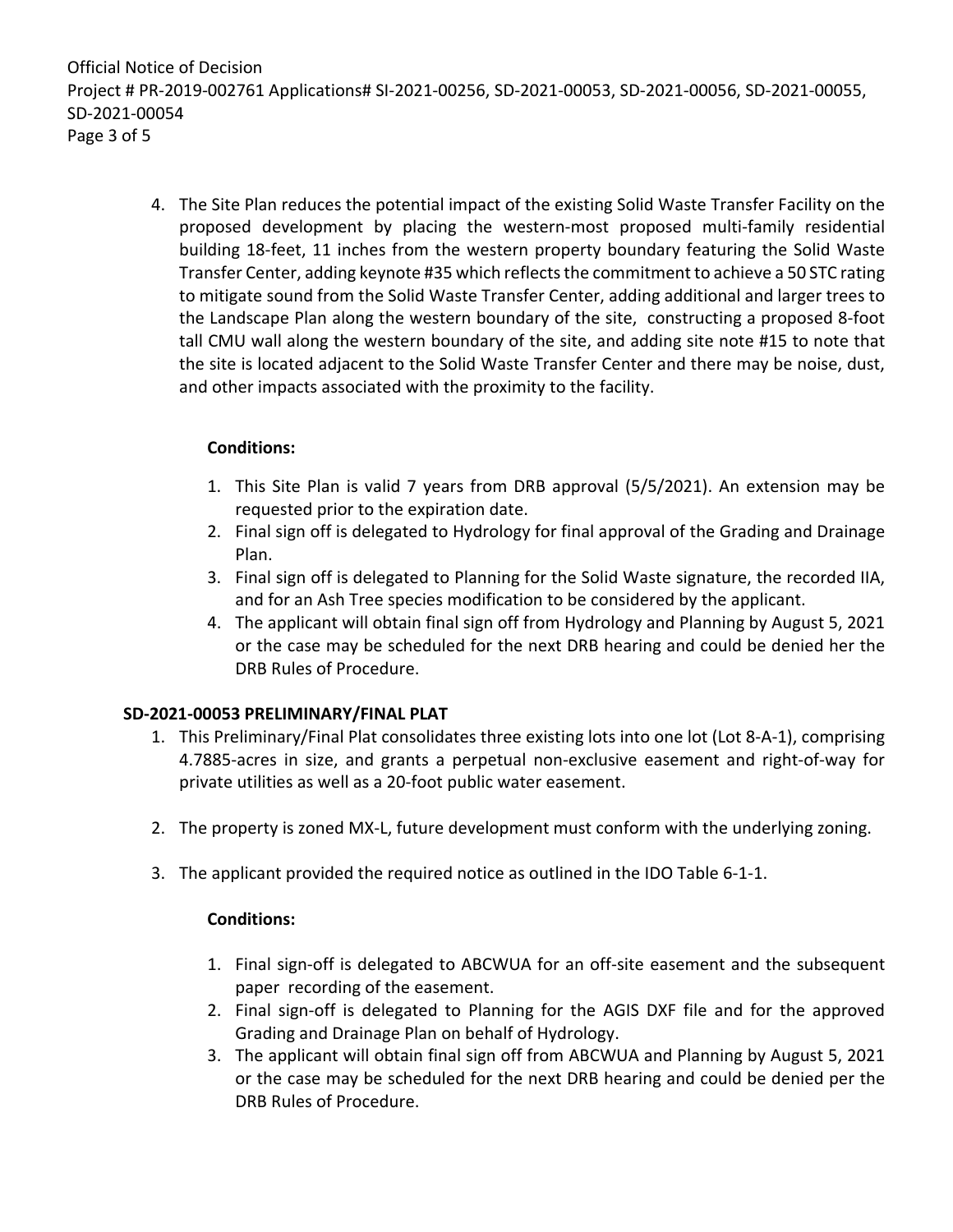# **SD-2021-00056 VACATION OF PUBLIC EASEMENT 15-foot gas line easement**

- 1. The applicant proposes to vacate a 15-foot gas line easement that was recorded on September 8, 2015.
- 2. The applicant justified the vacation request for the easement pursuant to 14-16-6-6-(M)(3) of the IDO, as the gas line is being relocated to a new location which will provide less cost to the public for maintenance purposes, and allow new landscaping, trees, sidewalks, and architectural features.
- 3. The vacation as depicted on the Vacation Exhibit in the Planning file must be platted within one year of DRB approval or it will be void (see Table 6-4-3 of the IDO).

# **SD-2021-00055 VACATION OF PUBLIC EASEMENT 20-foot water line easement**

- 1. The applicant proposes to vacate a 20-foot water line easement that was recorded on September 8, 2015.
- 2. The applicant justified the vacation request for the easement pursuant to 14-16-6-6-(M)(3) of the IDO, as the water line is being relocated to a new location which will provide less cost to the public for maintenance purposes, and allow new landscaping, trees, sidewalks, and architectural features.
- 3. The vacation as depicted on the Vacation Exhibit in the Planning file must be platted within one year of DRB approval or it will be void (see Table 6-4-3 of the IDO).

### **SD-2021-00054 VACATION OF PUBLIC EASEMENT 5-foot PNM and MST&T easement**

- 1. The applicant proposes to vacate a 5-foot PNM and MST&T easement that was recorded on March 14, 1966 and May 18, 1973.
- 2. The applicant justified the vacation request for the easement pursuant to 14-16-6-6-(M)(3) of the IDO, while PNM may have used the easement for a period of time, PNM released their interest on December 20, 2001, and there is no indication that MST&T ever used the easement.
- 3. The vacation as depicted on the Vacation Exhibit in the Planning file must be platted within one year of DRB approval or it will be void (see Table 6-4-3 of the IDO).

APPEAL: If you wish to appeal this decision, you must do so within 15 days of the DRB's decision or by **MAY 20, 2021.** The date of the DRB's decision is not included in the 15-day period for filing an appeal, and if the 15<sup>th</sup> day falls on a Saturday, Sunday or Holiday, the next working day is considered as the deadline for filing the appeal.